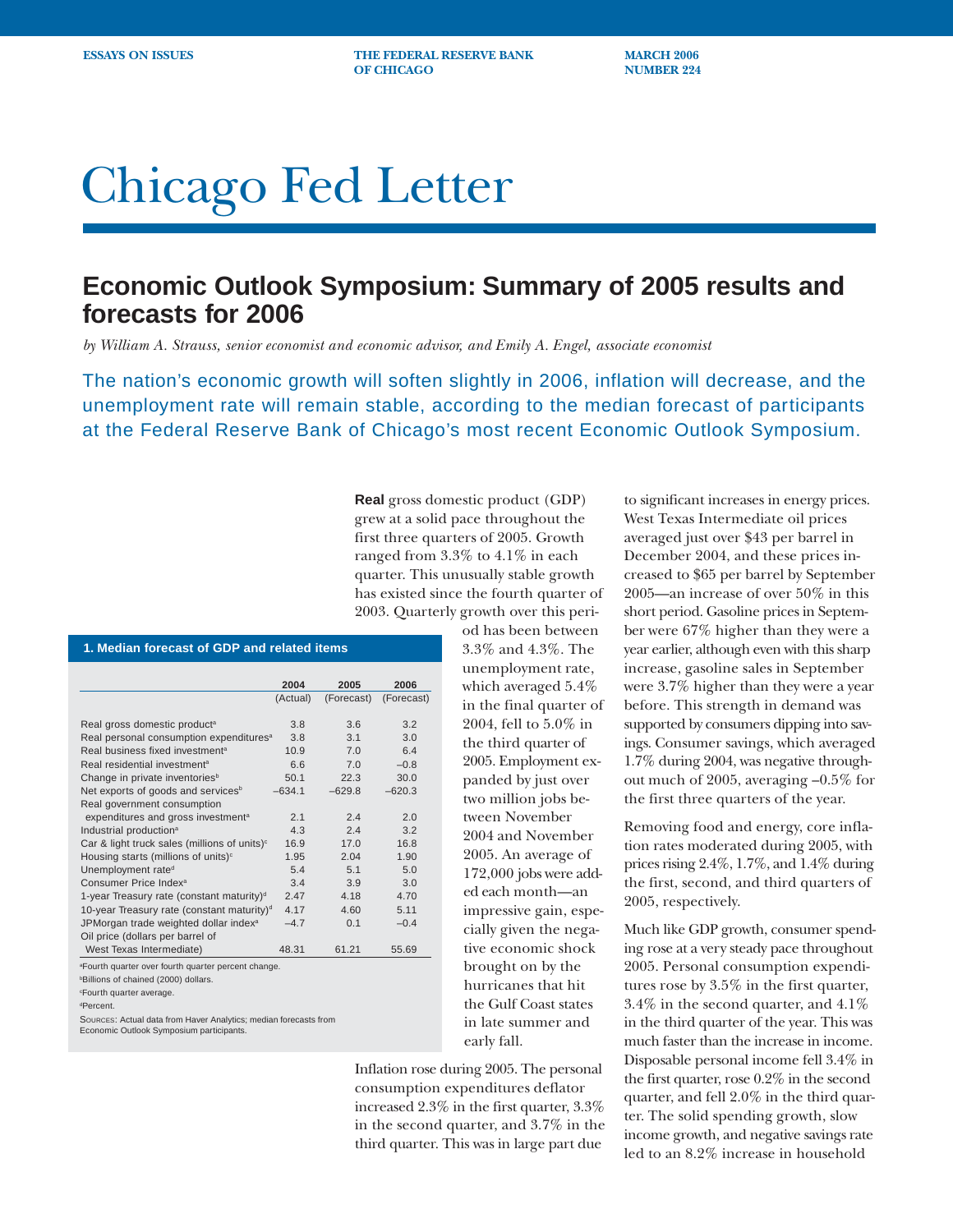debt during the first three quarters of 2005, and an increase in the household debt service ratio from 13.09% in the fourth quarter of 2004 to a record 13.75% in the third quarter of 2005.

This pattern of consumer behavior makes more sense when we look at how certain assets performed over this period. Equity prices over the first three quarters increased by 5.3%, and median Against this backdrop, the Federal Reserve Bank of Chicago held it nineteenth Economic Outlook Symposium on December 2, 2005. More than 90 economists and analysts from business, academia, and government attended the conference. This *Chicago Fed Letter* reviews the previous year's forecasts for 2005 and summarizes the presentations at the 2005 conference (see figure 1).

While most sectors are anticipated to slow their expansion moderately, the housing sector, facing rising interest rates, is forecasted to decline in 2006.

existing home prices rose by more than \$28,000 in the first three quarters of 2005, a 15% increase in value. The increase in housing values is impressive when you consider that household income during the first three quarters of 2005 averaged just under \$83,000. And in 2005 nearly 69% of all households owned their own homes, an increase of 5 percentage points from ten years ago.

The consumer kept the housing market active. Housing starts were 6.5% higher in the third quarter of 2005 compared with the fourth quarter of 2004. Yet concerns about slowing conditions in the housing market began to appear late in 2005 as mortgage rates, which had been stable at 5.75% for the first nine months of the year, rose to 6.07% in October and 6.33% in November. The supply of new single family homes on the market rose throughout 2005.

Light vehicle sales averaged 16.8 million units during the first 11 months of 2005, just a bit ahead of the 16.7 million unit average over the comparable period in 2004. While the past seven years have been the industry's highest selling years, the amount sold has shown no growth, ranging between 16.6 million and 17.3 million units each year. Yet the Big Three's market share fell from an average of 59.2% for the first 11 months of 2004 to 57.0% for the first 11 months of 2005. It has been a very tough year for the Big Three, culminating with Delphi, a major parts supplier to GM, filing for bankruptcy in October.

#### **Looking back to 2005**

In 2004, the forecasters were anticipating that the economy in 2005 would grow near potential (a growth rate associated with a stable unemployment rate and no inflationary pressures). The economy performed slightly better than the consensus expected. The economy started off a bit faster than forecasted, rising 3.8% in the first quarter compared with the 3.0% predicted. Second quarter output increased by 3.3%, as predicted. Third quarter GDP expanded by 4.1%, faster than the 3.2% forecasted. The unemployment rate was forecasted to remain fairly stable, edging down from 5.4% in the first half of 2005 to 5.3% in the second half. The year started off with a more marked reduction in the unemployment rate. The unemployment rate fell to 5.2% in the first quarter and trended lower from there, averaging 4.9% in the fourth quarter.

In general the consensus forecast was fairly accurate with the exception of two sectors. West Texas Intermediate oil prices were forecasted to average \$45.00 per barrel in the first quarter and then fall to \$40.00 per barrel by the fourth quarter. Oil prices averaged nearly \$50.00 per barrel in the first quarter and rose to average \$60.00 per barrel in the fourth quarter. This underestimation of the rise in oil prices led to an underprediction of inflation during 2005. Inflation was forecasted to average 2.4% during the first three quarters of 2005, but in fact averaged 3.9% during this

period. Housing starts were expected to average 1.89 million in the first quarter and fall to average 1.85 million by the third quarter. In fact, housing starts averaged over 2.04 million starts in each of the first three quarters of 2005.

Industrial production was forecasted to average 3.9% growth for the first three quarters, much faster than the 1.7% that actually occurred. The consensus forecast did a better job when it came to the automotive sector. Light vehicle sales were forecasted to average 16.8 million units during 2005, in line with the 16.9 million units that were sold.

#### **Looking ahead to 2006**

According to the consensus group, real GDP is expected to have increased in 2005 by 3.6% and then rise in 2006 by 3.2% (figure 1), a rate in line with what the group regards as potential. With growth at potential, the unemployment rate is forecasted to remain unchanged at 5.0% each quarter during 2006. While virtually all sectors are predicted to experience more moderate growth during 2006, it is the housing sector that is anticipated to experience the most significant change in activity. Housing starts are forecasted to average 1.90 million units in 2006 after averaging 2.04 million in 2005. This will lead to a substantial weakening in residential investment during 2006. After rising by 7% in 2005, residential investment is forecasted to edge a bit lower in 2006. A predicted increase in interest rates will play a role in slowing the housing market. Forecasters expect the ten-year Treasury rate to rise to just over 5% by the final quarter of 2006, a 62 basis point increase from the fourth quarter of 2005.

The forecasters expect spending growth in the consumer sector to expand at roughly the same rate as in 2005, edging down slightly from 3.1% growth in 2005 to 3.0% in 2006. This steady pace reflects a flat outlook for light vehicle sales, which are forecasted at 16.8 million units in 2006.

The business sector is expected to have another solid year, with growth in business fixed investment rising by 6.4% in 2006, although less than the 7.0% in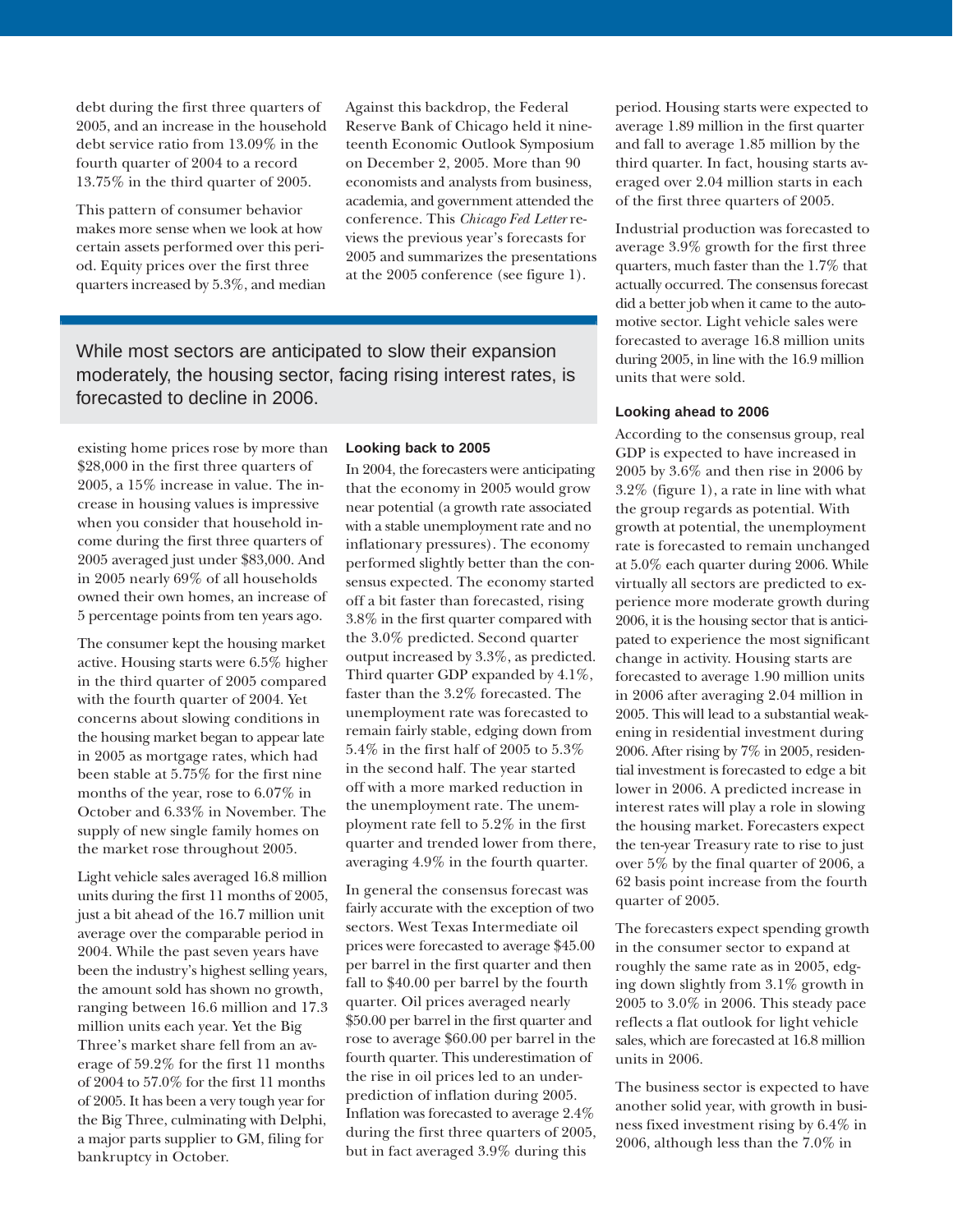2005. Industrial production, which is expected to have risen 2.4% in 2005, should increase 3.2% in 2006.

Government spending is anticipated to rise by 2.0% in 2006, a slower pace than in 2005. The international trade deficit is expected to decrease somewhat, falling from \$629.8 billion in 2005 to \$620.3 billion in 2006.

Oil prices are expected to have peaked in the fourth quarter of 2005 and then fall moderately throughout 2006, reaching \$55.69 per barrel by the end of the year. With a slower pace of economic activity, inflation is forecasted to moderate in 2006. Prices are predicted to rise by 3.6% in the first quarter and then gradually slow their rate of increase, rising by 2.7% in the final quarter of the year.

#### **Outlook by sector**

Diane C. Swonk, senior managing director and chief economist for Mesirow Financial, presented the outlook on banking and consumers for the 2005 holiday shopping season. In her presentation she emphasized that people in the United States essentially fall into two economic strata: high-income households and middle- and low-income households. High-income households have an average income of over \$100,000 a year; those households should have no problem paying for both high energy costs and expensive holiday gifts. While wealthier households were expected to continue "to live it up" this season, middle- and low-income households appeared to be cutting back spending by shifting certain elective expenditures.

Swonk went on to provide a few examples of the trade-offs that middle- and low-income households are making in order to save cash without drastically changing their living habits. First, she cited the example of renting videos instead of going to the movie theater. Video and DVD rental businesses are doing well, but movie box office sales are down; for a family of four, substituting a DVD rental for a trip to the movie theater amounts to significant savings. Second, Swonk said that while timestrapped families are still in a rush to eat, more are choosing to buy pre-made

meals at grocery stores rather than purchase takeout from restaurants. The popularity of prepared foods has increased sales for grocery stores at the expense of lowering sales at more expensive takeout establishments. Last, Swonk noted that purchasing alcohol at a liquor store for consumption at home is less costly than buying drinks at a bar, and many adults are choosing the lower cost option.

According to Swonk, the devastation of the three recent hurricanes in the Gulf Coast states is expected to increase replacement demand for products from appliance stores and furniture retailers that are still operating within the region. In addition to these predictions of consumer activity in certain retail segments and geographic regions, Swonk envisioned an overall positive outlook for the 2005 holiday shopping season. High-end consumers were expected to continue to spend aggressively, she said, even with the ongoing concerns about high energy costs.

Robert J. DiCianni, marketing manager for Mittal Steel USA, delivered the outlook on the steel industry. For 2006, he predicts continued growth for the overall economy, only at a slightly slower pace, with the steel outlook remaining positive. While housing starts are expected to decrease from their high levels in 2005, DiCianni said, the nonresidential construction market, which is one of the biggest consumers of steel, is forecasted in 2006 to outperform its 2005 level of activity. One reason for the increase in nonresidential construction in 2006 is the necessary rebuilding of the Gulf Coast states in the wake of the devastation caused by the hurricanes.

According to DiCianni's outlook, auto industry sales are to remain steady. However, with an increase in auto imports, U.S. manufacturers are forecasted to need less steel as domestic production falls. Scrap metal is predicted to continue to have a large impact on the steel industry. Only three regions serve as primary sources for the majority of scrap metal: the U.S., Japan, and Western Europe. While scrap substitutes are becoming more readily available, shortages of

scrap are putting more pressure on minimills that use scrap steel as an input.

Van Jolissaint, chief economist for DaimlerChrysler Corporation, delivered the automotive sales outlook. He explained that the global "automotive industry remains a principal driver of the world economy." This is evidenced by the fact that the automotive industry directly employs over eight million people worldwide, which constitutes more than 5% of employment in the global manufacturing industry.

Additionally, while the Big Three have struggled, the auto industry as a whole is doing well. Since the employee pricing program spiked auto sales over the summer of 2005, Jolissaint explained, it was not surprising for October and November auto sales (14.7 million and 15.7 million units, respectively) to be lower comparatively. While auto sales are not going to increase dramatically over the coming years, Jolissaint stated that a steady growth rate of 1% is forecasted for the upcoming years of 2005–12.

Even though the merger of Daimler-Benz with Chrysler Corporation took place in 1998, the new company, Daimler-Chrysler, has just recently been using

Michael H. Moskow, *President;* Charles L. Evans, *Senior Vice President and Director of Research;* Douglas Evanoff, *Vice President, financial studies;* David Marshall, *Vice President, macroeconomic policy research;* Richard Porter, *Vice President, payment studies;* Daniel Sullivan*, Vice President, microeconomic policy research;* William Testa, *Vice President, regional programs and Economics Editor;* Helen O'D. Koshy, Kathryn Moran, and Han Y. Choi, *Editors*; Rita Molloy and Julia Baker, *Production Editors.*

*Chicago Fed Letter* is published monthly by the Research Department of the Federal Reserve Bank of Chicago. The views expressed are the authors' and are not necessarily those of the Federal Reserve Bank of Chicago or the Federal Reserve System.

© 2006 Federal Reserve Bank of Chicago *Chicago Fed Letter* articles may be reproduced in whole or in part, provided the articles are not reproduced or distributed for commercial gain and provided the source is appropriately credited. Prior written permission must be obtained for any other reproduction, distribution, republication, or creation of derivative works of *Chicago Fed Letter* articles. To request permission, please contact Helen Koshy, senior editor, at 312-322-5830 or email Helen.Koshy@chi.frb.org. *Chicago Fed Letter* and other Bank publications are available on the Bank's website at www.chicagofed.org.

ISSN 0895-0164